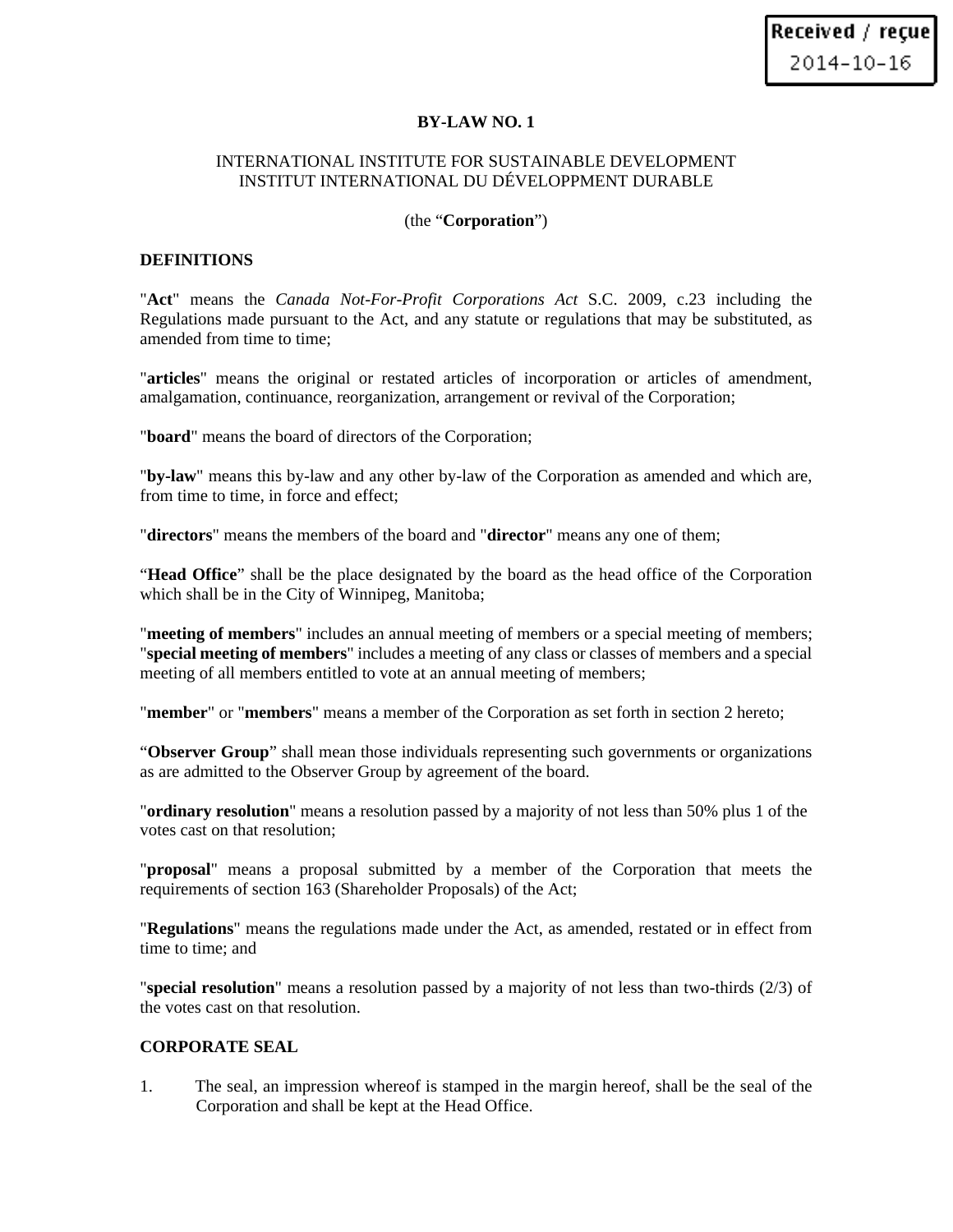### **MEMBERSHIP**

2. Subject to the articles, there shall be one class of members in the Corporation. Membership in the Corporation shall be available only to individuals interested in furthering the Corporation's purposes and who have applied for and been accepted into membership in the Corporation by resolution of the board or in such other manner as may be determined by the board. Each member shall be entitled to receive notice of, attend and vote at all meetings of the members of the Corporation.

*Pursuant to subsection 197(1) (Fundamental Change) of the Act, a special resolution of the members is required to make any amendments to this section of the by-laws if those amendments affect membership rights and/or conditions described in paragraphs 197(1)(e), (h), (l) or (m).* 

- 3. There shall be no membership fees or dues unless otherwise directed by the board.
- 4. A membership in the Corporation is terminated when:
- a. the member dies or resigns;
- b. the member is expelled or their membership is otherwise terminated in accordance with the articles or by-laws;
- c. the member's term of membership expires; or
- d. the Corporation is liquidated and dissolved under the Act.
- 5. Subject to the articles, upon any termination of membership, the rights of the member, including any rights in the property of the Corporation, automatically cease to exist.
- 6. Any member may withdraw from the Corporation by delivering to the Corporation a written resignation and lodging a copy of the same with the secretary of the Corporation.
- 7. A membership may only be transferred to the Corporation.

*Pursuant to Section 197(1) (Fundamental Change) of the Act, a special resolution of the members is required to make any amendment to add, change or delete this section of the by-laws.* 

- 8. The board or the members shall have authority to suspend or expel any member from the Corporation by special resolution by either the board or the members for any one or more of the following grounds:
	- a. violating any provision of the articles, by-laws, or written policies of the Corporation;
	- b. carrying out any conduct which may be detrimental to the Corporation as determined by the board or members in their sole discretion, including but not limited to failing to attend two consecutive meetings of the board of directors; and
	- c. for any other reason that the board or members in their sole and absolute discretion considers to be reasonable, having regard to the purpose of the Corporation.

In the event that the board or members determine that a member should be expelled or suspended from membership in the Corporation, the board chair, or such other officer as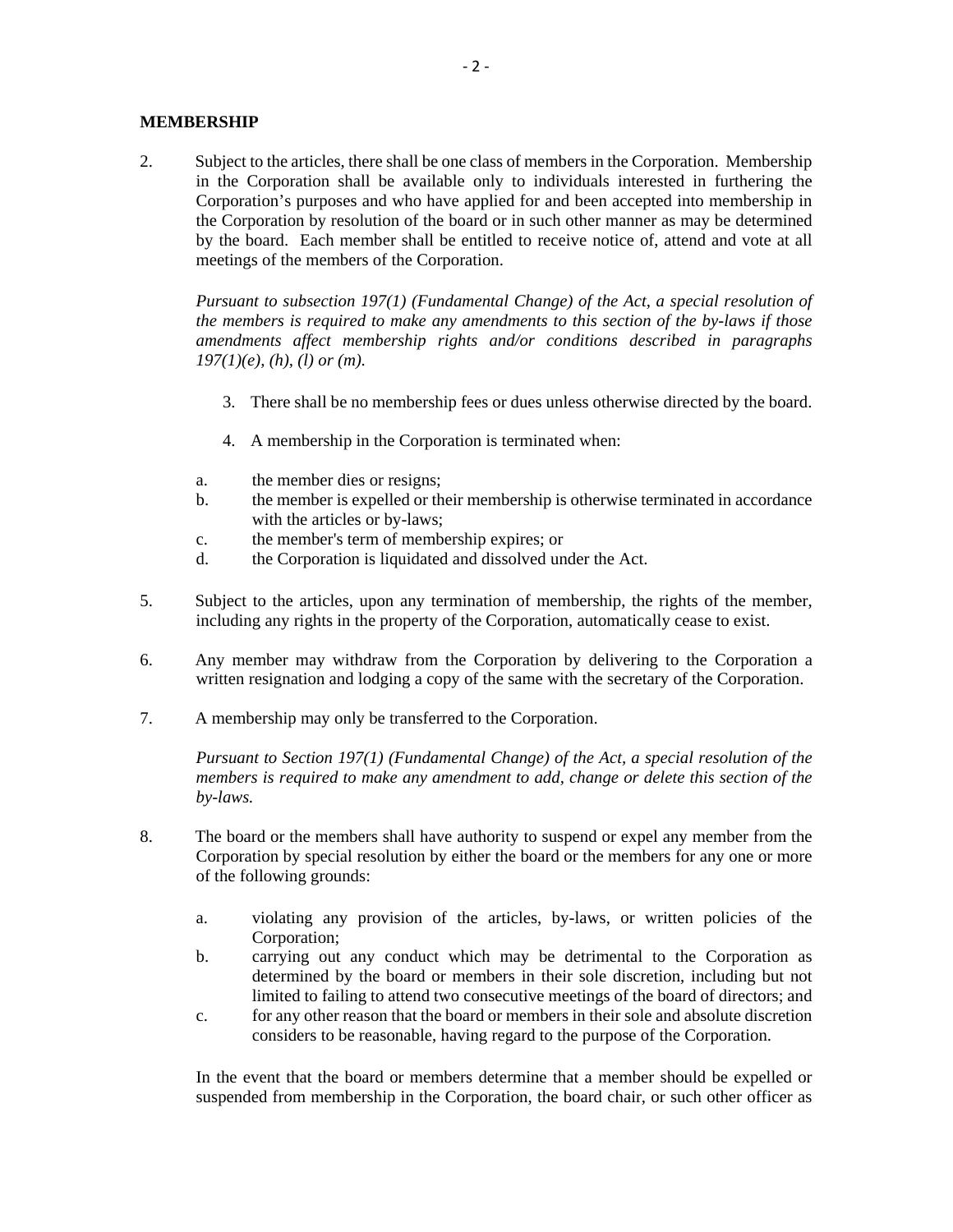may be designated by the board, shall provide twenty (20) days notice of suspension or expulsion to the member and shall provide reasons for the proposed suspension or expulsion. The suspended or expelled member may make written submissions to the board chair, or such other officer as may be designated by the board, in response to the notice received within such twenty (20) day period. In the event that no written submissions are received by the board chair, the board chair, or such other officer as may be designated by the board, may proceed to notify the member that the member is suspended or expelled from membership in the Corporation. If written submissions are received in accordance with this section, the board or the members will consider such submissions in arriving at a final decision and shall notify the member concerning such final decision within a further twenty (20) days from the date of receipt of the submissions. The board or the members' decision shall be final and binding on the member, without any further right of appeal. For clarity, if the board makes the initial determination that a member should be expelled or suspended, then only the board shall consider any submissions received and shall make the final decision regarding the member. Likewise, if the members make the initial determination that a member should be expelled or suspended, then only the members shall consider any submissions received and shall make the final decision regarding the member.

### **MEMBERS MEETINGS**

- 9. The annual general meeting of the members shall be held at the Head Office of the Corporation, or at such other place in Canada as is designated by the chair of the board, unless the members resolve otherwise.
- 10. The members may consider and transact any business at any meeting of the members. However, at every annual general meeting, in addition to any other business that may be transacted, the report of the president, the financial statement and the report of the auditors shall be presented, directors elected to vacancies on the board and auditors appointed for the ensuing year.
- 11. The Corporation shall send to the members a copy of the annual financial statements and other documents referred to in subsection 172(1) (Annual Financial Statements) of the Act or a copy of a publication of the Corporation reproducing the information contained in the documents at least twenty-one (21) days prior to the annual general meeting. Instead of sending the documents, the Corporation may send a summary to each member along with a notice informing the member of the procedure for obtaining a copy of the documents themselves free of charge. The Corporation is not required to send the documents or a summary to a member who, in writing, declines to receive such documents.
- 12. Seven members present at a meeting of members shall constitute a quorum, provided that a majority are Canadian citizens, and each member present at a meeting shall have the right to exercise one vote.
- 13. At all meetings of members every question shall be determined by a majority of votes unless otherwise specifically provided by the Act or by these by-laws. In case of an equality of votes either on a show of hands or on a ballot or on the results of electronic voting, the chair of the meeting in addition to an original vote shall have a second or casting vote.
- 14. If the chair of the board is absent, the Canadian vice-chair shall chair the meeting. If both the chair of the board and the Canadian vice-chair are absent, the International vice-chair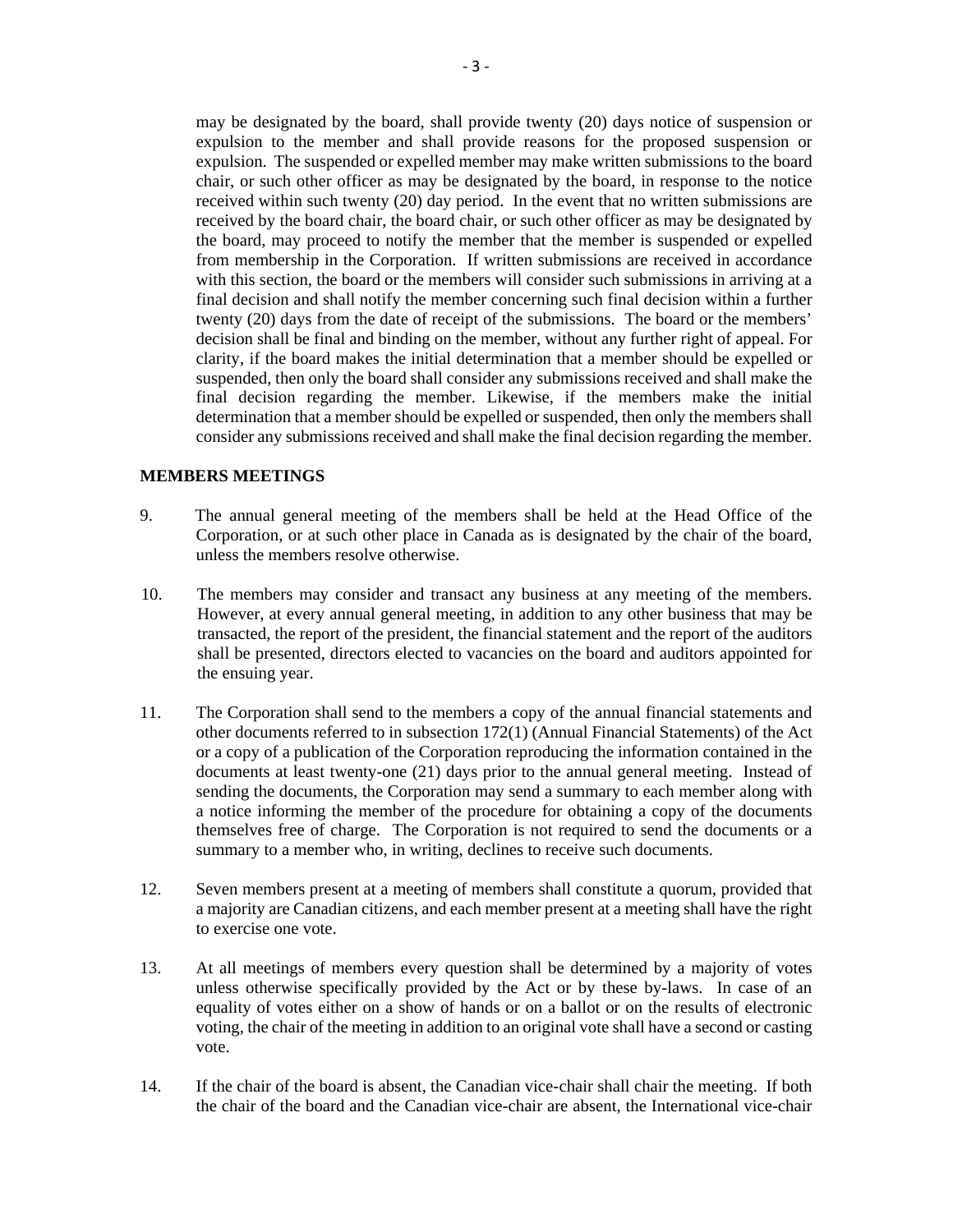shall chair the meeting. In the event that the chair of the board and the vice-chairpersons of the board are absent, the members who are present and entitled to vote at the meeting shall choose one of their number to chair the meeting.

- 15. Notice of the time and place of a meeting of members shall be given to each member entitled to vote at the meeting by the following means:
	- a. by mail, courier or personal delivery to each member entitled to vote at the meeting, during a period of thirty (30) to sixty (60) days before the day on which the meeting is to be held; or
	- b. by telephonic, electronic or other communication facility to each member entitled to vote at the meeting, during a period of thirty (30) to thirty-five (35) days before the day on which the meeting is to be held.

*Pursuant to subsection 197(1) (Fundamental Change) of the Act, a special resolution of the members is required to make any amendment to the by-laws of the Corporation to change the manner of giving notice to members entitled to vote at a meeting of members.* 

- 16. If the Corporation chooses to make available a telephonic, electronic or other communication facility that permits all participants to communicate adequately with each other during a meeting of members, any person entitled to attend such meeting may participate in the meeting by means of such telephonic, electronic or other communication facility. A person participating in a meeting by such means is deemed to be present at the meeting. Notwithstanding any other provision of this by-law, any person participating in a meeting of members pursuant to this section who is entitled to vote at that meeting may vote by means of any telephonic, electronic or other communication facility that the Corporation has made available for that purpose.
- 17. If the directors or members of the Corporation call a meeting of members pursuant to the Act, those directors or members, as the case may be, may determine that the meeting shall be held, in accordance with the Act and the Regulations, entirely by means of a telephonic, electronic or other communication facility that permits all participants to communicate adequately with each other during the meeting.
- 18. A resolution in writing, signed by all the members entitled to vote on that resolution at a meeting of members, is as valid as if it had been passed at a meeting of members and is effective from the date specified in the resolution, but that date shall not be prior to the date on which the first member signed the resolution.
- 19. Notice of a meeting where special business is to be transacted shall contain information that is sufficient to enable a member to form a reasoned judgement on the special business.
- 20. Subject to the Regulations under the Act, any proposal nominating directors at an annual members' meeting may include nominations for the election of directors if the proposal is signed by not less than 5% of members entitled to vote at the meeting at which the proposal is to be presented.
- 21. The board shall call a special meeting of members in accordance with section 167 of the Act, on written requisition of members carrying not less than 5% of the voting rights. If the directors do not call a meeting within twenty-one (21) days of receiving the requisition, any member who signed the requisition may call the meeting.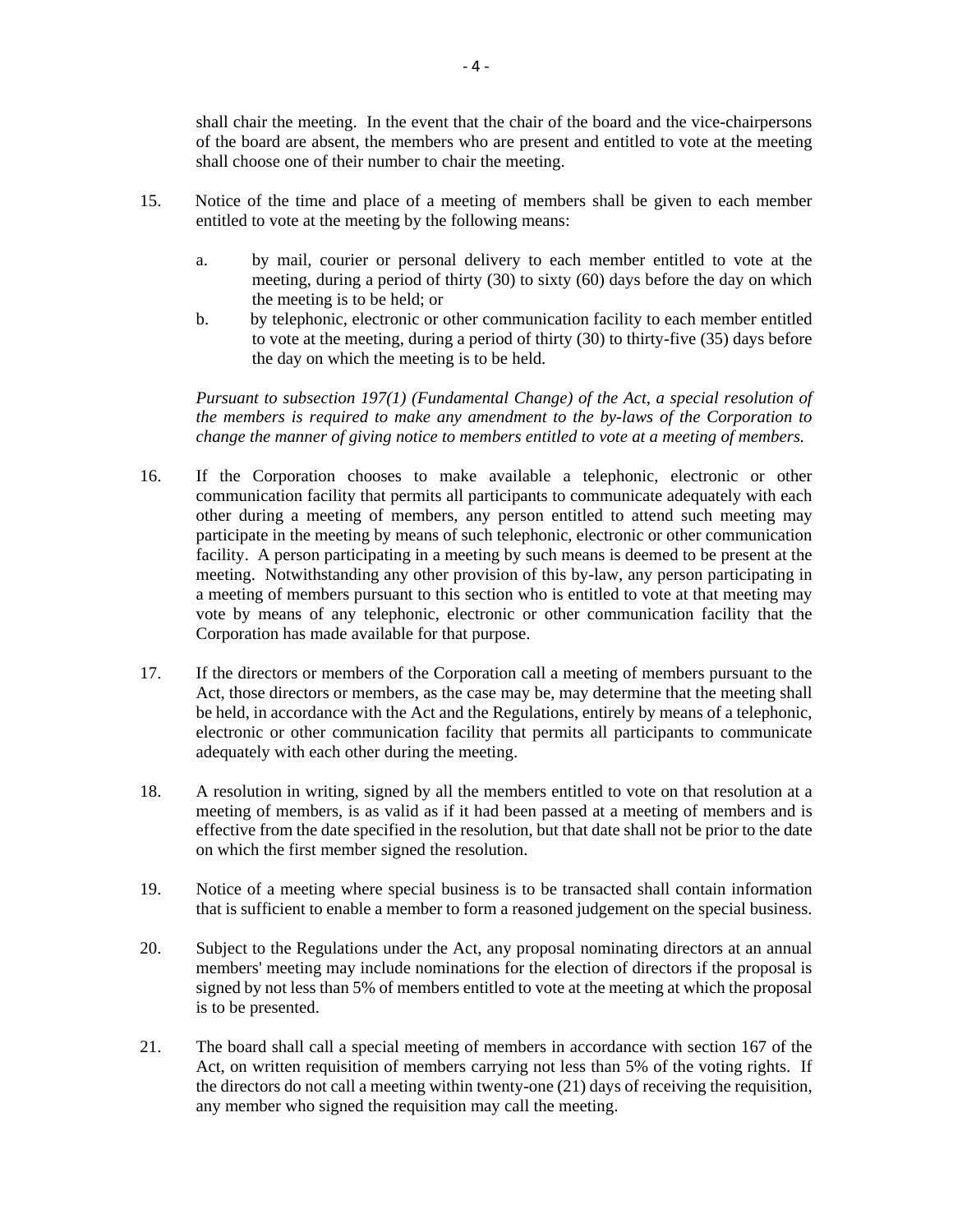22. Any three directors, the chairperson or the president shall have the power to call, at any time, a special meeting of members.

## **BOARD OF DIRECTORS**

- 23. The board shall consist of the number of directors specified in the articles, of which a majority shall be Canadian citizens. If the articles provide for a minimum and maximum number of directors, the board shall be comprised of the fixed number of directors as determined from time to time by the members by ordinary resolution or, if the ordinary resolution empowers the directors to determine the number, by resolution of the board. In the case of a soliciting corporation the minimum number of directors may not be fewer than three (3), at least two of whom are not officers or employees of the Corporation or its affiliates.
- 24. Seven directors shall constitute a quorum, provided that a majority are Canadian citizens.
- 25. Subject to section 23, the members may elect non-Canadian directors to serve on the board.
- 26. The directors of the Corporation shall oversee the administration of the affairs of the Corporation in all things and authorize, make or cause to be made for the Corporation, in its name, any kind of contract which the Corporation may lawfully enter into and, save as hereinafter provided, generally may exercise all such powers and do all such other acts and things as the Corporation is by its charter or otherwise authorized to exercise and do.
- 27. The directors shall be elected to hold office for a term expiring not later than the close of the third annual meeting of members following the election. No director may be elected for consecutive terms in aggregate greater than six years, except as otherwise resolved by the board.
- 28. The office of director shall be automatically vacated:
	- a. if a director resigns by delivering a written resignation to the secretary of the Corporation;
	- b. if an order is made declaring the director to be a mentally incompetent person or incapable of managing his or her own affairs;
	- c. if the director becomes bankrupt or suspends payment or compounds with his or her creditors;
	- d. if the director is removed by an ordinary resolution passed by the members at a meeting of members; and
	- e. on death;

provided that if a vacancy is created as a result of a director being removed from office pursuant to subsection (d) in this section 28, the members may elect another person to act as director at the meeting of members. If such a vacancy is not filled by the members at that meeting, a quorum of the directors may fill the vacancy after that meeting by appointing another person to be a director.

29. The board of directors shall have the power to authorize or make expenditures on behalf of the Corporation from time to time and may delegate by resolution to an officer or officers of the Corporation the right to employ and pay salaries to employees.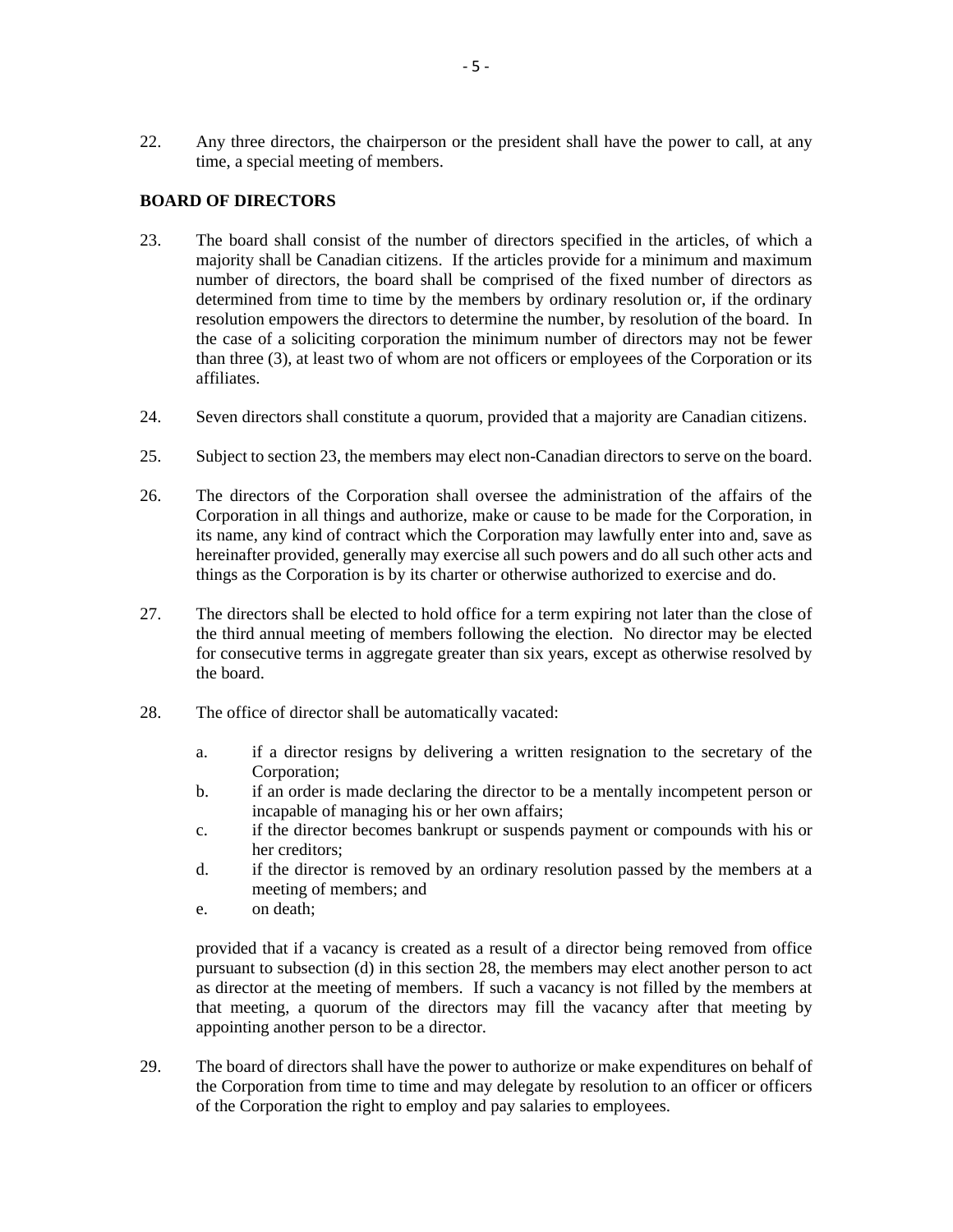- 30. The board of directors shall have the power to enter into a trust arrangement with a trust company for the purposes of creating a trust fund in which the capital and interest may be made available for the benefit of promoting the interests of the Corporation in accordance with such terms as the board may prescribe.
- 31. The board of directors shall take such steps as they may deem requisite to enable the Corporation to acquire, accept, solicit, or receive legacies, gifts, grants, settlements, bequests, endowments and donations of any kind whatsoever for the purpose of furthering the objects of the Corporation.
- 32. The board of directors of the Corporation may, without authorization of the members,
	- a. borrow money on the credit of the Corporation;
	- b. issue, reissue, sell, pledge or hypothecate debt obligations of the Corporation;
	- c. give a guarantee on behalf of the Corporation; and
	- d. mortgage, hypothecate, pledge or otherwise create a security interest in all or any property of the corporation, owned or subsequently acquired, to secure any debt obligation of the Corporation.

# **DIRECTORS MEETINGS**

- 33. Notice of the time and place for the holding of a meeting of the board shall be given:
	- a. by mail, courier or personal delivery to each director entitled to vote at the meeting, thirty (30) days before the day on which the meeting is to be held; or
	- b. by telephonic, electronic or other communication facility to each director entitled to vote at the meeting, thirty (30) days before the day on which the meeting is to be held.

Notice of a meeting shall not be necessary if all of the directors are present, and none objects to the holding of the meeting, or if those absent have waived notice of or have otherwise signified their consent to the holding of such meeting. Notice of an adjourned meeting is not required if the time and place of the adjourned meeting is announced at the original meeting. Unless the by-law otherwise provides, no notice of meeting need specify the purpose or the business to be transacted at the meeting except that a notice of meeting of directors shall specify any matter referred to in subsection 138(2) (Limits on Authority) of the Act that is to be dealt with at the meeting.

- 34. If the Corporation chooses to make available a telephonic, electronic or other communication facility that permits all participants to communicate adequately with each other during a meeting of directors, any person entitled to attend such meeting may participate in the meeting by means of such telephonic, electronic or other communication facility. A person participating in a meeting by such means is deemed to be present at the meeting. Notwithstanding any other provision of this by-law, any person participating in a meeting of directors pursuant to this section who is entitled to vote at that meeting may vote by means of any telephonic, electronic or other communication facility that the Corporation has made available for that purpose.
- 35. If the directors of the Corporation call a meeting of directors pursuant to the Act, those directors, as the case may be, may determine that the meeting shall be held, in accordance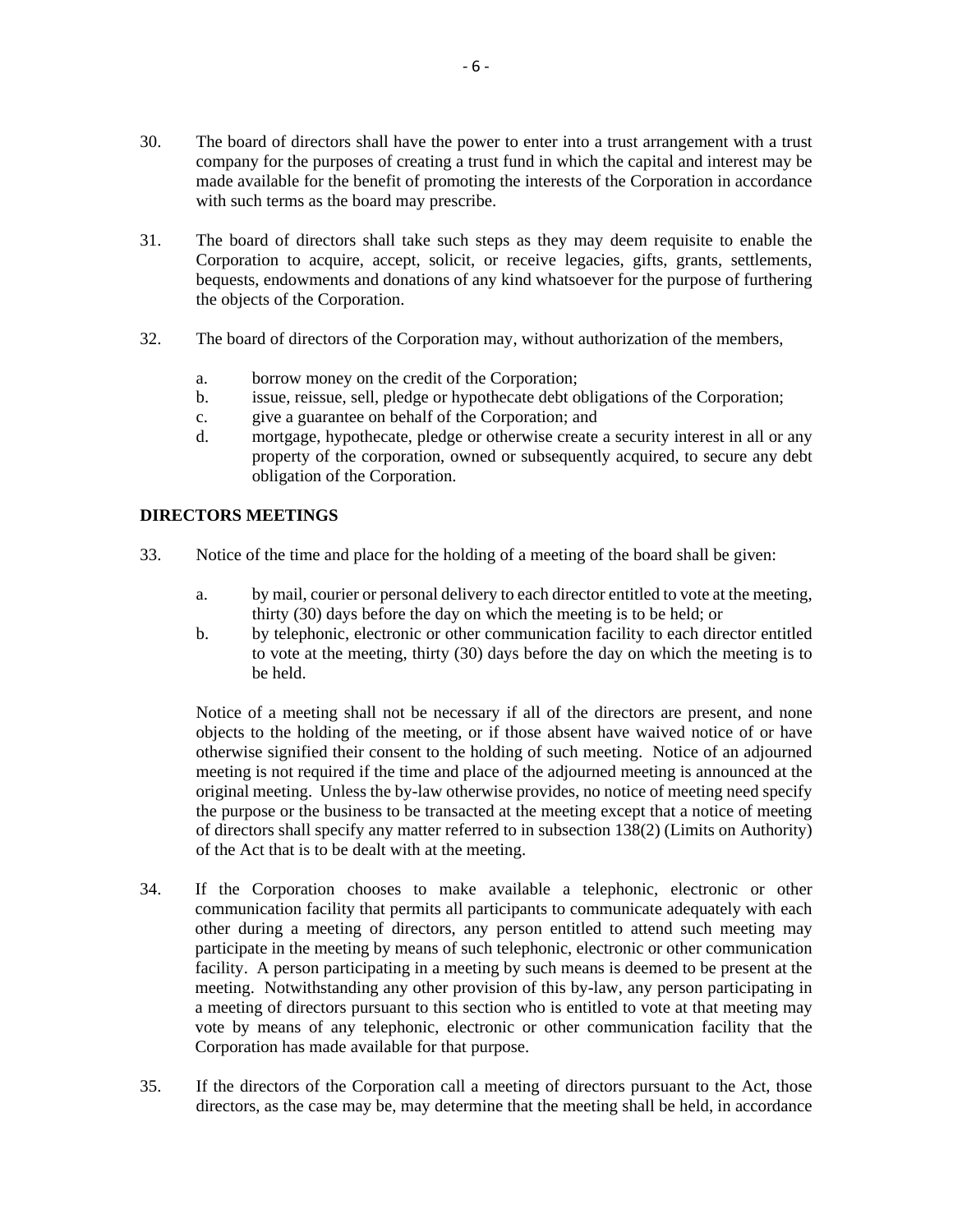with the Act and the Regulations, entirely by means of a telephonic, electronic or other communication facility that permits all participants to communicate adequately with each other during the meeting.

- 36. There shall be at least two (2) meetings per year of the board with at least one meeting held at the Head Office of the Corporation or at another place in Canada designated by the chairperson.
- 37. At all meetings of the board, every question shall be decided by a majority of the votes cast on the question. In case of an equality of votes, the chair of the meeting in addition to an original vote shall have a second or casting vote.
- 38. If the chair of the board is absent, the Canadian vice-chair shall chair the meeting. If both the chair of the board and the Canadian vice-chair are absent, the International vice-chair shall chair the meeting. In the event that the chair of the board and the vice-chairpersons of the board are absent, the directors who are present and entitled to vote at the meeting shall choose one of their number to chair the meeting.
- 39. A resolution in writing, signed by all the directors entitled to vote on that resolution at a meeting of the directors or a committee of directors, is as valid as if it had been passed at a meeting of the directors or of the committee of directors and is effective from the date specified in the resolution, but that date shall not be prior to the date on which the first director signed the resolution.
- 40. Members of the Observer Group shall receive notice of meetings and minutes of board meetings and shall be permitted to attend and participate in meetings of the board but may not vote.

## **EXECUTIVE COMMITTEE**

- 41. The board shall provide for the creation of an executive committee, the members of which shall include the chairperson, vice-chair persons, president and such other directors as are elected by the board.
- 42. The executive committee shall exercise such powers as are authorized by the board.
- 43. Any executive committee member may be removed by an ordinary resolution of the board.
- 44. The chairperson of the board shall chair the executive committee.
- 45. There shall be a least two (2) meetings of the executive committee per year and such meetings may be held at any time and place to be determined by the members of such committee.
- 46. Notice of the time and place for the holding of a meeting of the executive committee shall be given:
	- a. by mail, courier or personal delivery to each member entitled to vote at the meeting, fifteen (15) days before the day on which the meeting is to be held; or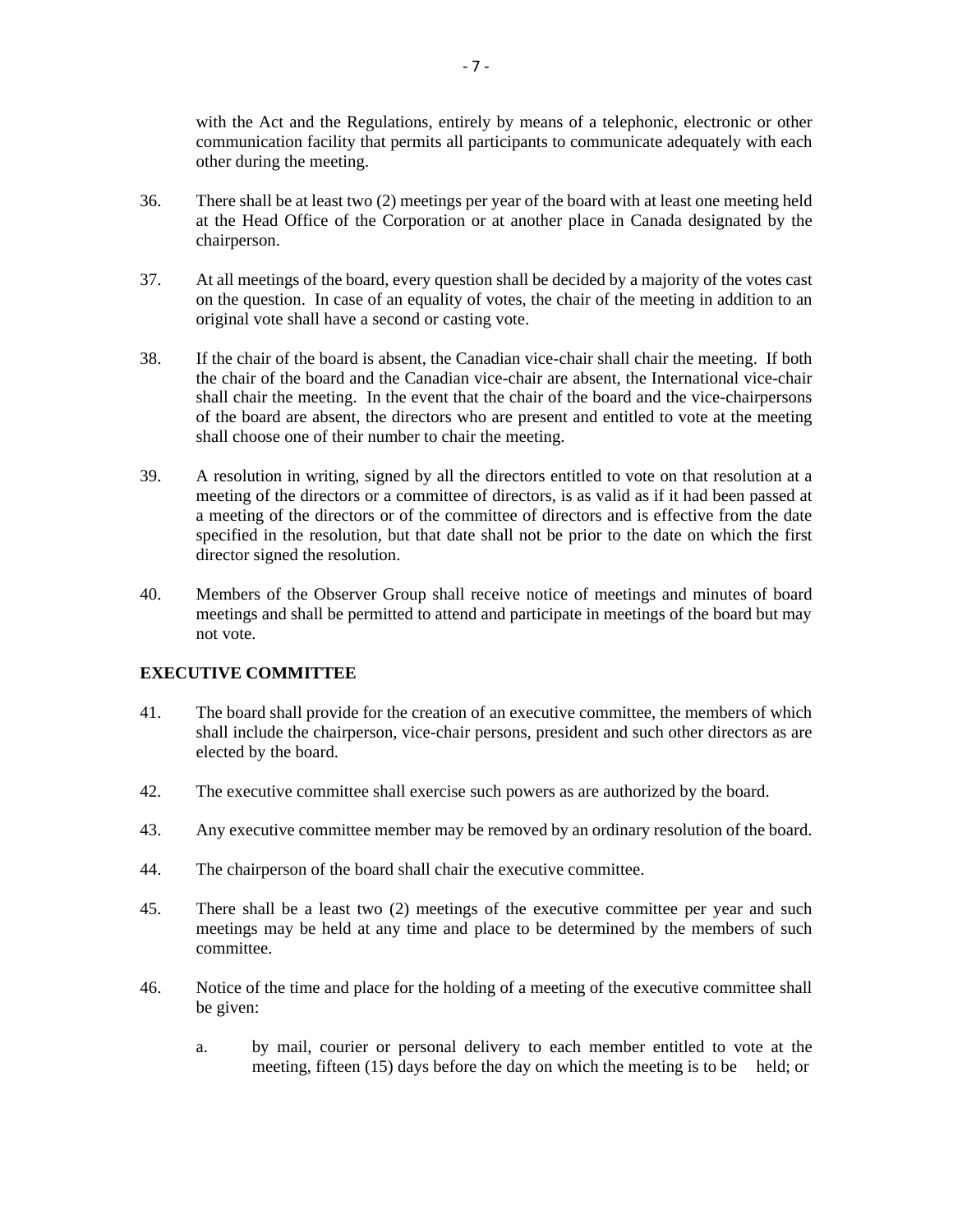b. by telephonic, electronic or other communication facility to each member entitled to vote at the meeting, fifteen (15) days before the day on which the meeting is to be held.

 Notice of a meeting shall not be necessary if all of the executive committee are present, and none objects to the holding of the meeting, or if those absent have waived notice of or have otherwise signified their consent to the holding of such meeting.

47. Three (3) members of the executive committee, a majority of whom are Canadians, constitute a quorum of the committee.

## **COMMITTEES**

48. The board may from time to time appoint any committee, advisory body and panel of experts, as it deems necessary or appropriate for such purposes and, subject to the Act, with such powers as the board shall see fit. Any such committee may formulate its own rules of procedure, subject to such regulations or directions as the board may from time to time make. Any committee member may be removed by resolution of the board of directors.

## **OFFICERS**

- 49. The officers of the Corporation shall be appointed by resolution of the board and, when there is a vacancy in an office, at the first meeting of the board following the occurrence of the vacancy.
- 50. The officers of the Corporation shall be the chairperson, two vice-chairpersons (including a Canadian and International vice-chair), president, one or more vice-presidents, secretary and treasurer and any such other officers as the board may determine. A director may be appointed to any office of the Corporation. An officer may, but need not be, a director, except for the chairperson, vice-chairpersons and president. Two or more offices may be held by the same person, except for the chairperson, vice-chairpersons, president and vicepresident(s). Subject to section 51, officers shall hold office until they resign or their successors are appointed in their stead.
- 51. In the absence of a written agreement to the contrary, the board may remove, whether for cause or without cause, any officer of the Corporation. Unless so removed, an officer shall hold office until the earlier of:
	- a. the officer's successor being appointed;
	- b. the officer's resignation;
	- c. such officer ceasing to be a director (if a necessary qualification of appointment); or
	- d. such officer's death.

If the office of any officer of the Corporation shall be or become vacant, the directors may, by resolution, appoint a person to fill such vacancy. However, if for any reason the office of vice-president, secretary, treasurer, or any other officer other than the chairperson becomes vacant during the term of the person appointed to that position by the board, the president may appoint a replacement to that office on the same terms and conditions but such appointment shall not extend past the date of the next regular meeting of the board.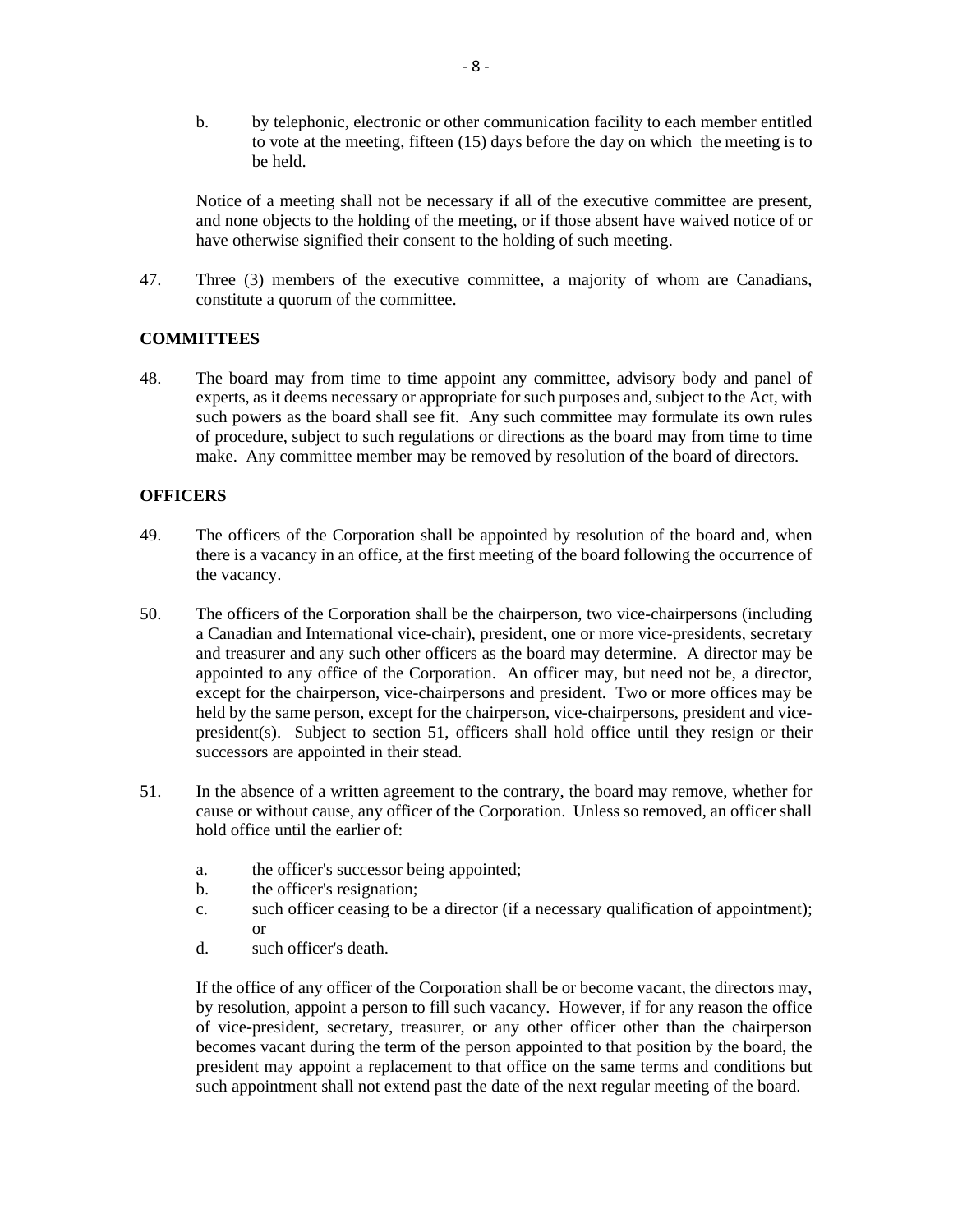## **DUTIES OF OFFICERS**

### **Chairperson**

- 52. The chairperson of the board shall be elected by the board for a term of up to three years, provided that any chairperson whose term as a director ends prior to the end of his or her term, shall cease to be the chairperson unless he/she is elected to a subsequent term as a director.
- 53. The chairperson shall preside at the board meetings, meetings of the members of the Corporation and at meetings of the executive committee of the board.
- 54. At the discretion of the holder of the office, the chairperson of the board or executive committee and the vice-chairpersons of the board may on the literature of the Corporation be designated as chairman or chairwoman or vice-chairman or vice-chairwoman.

### Vice- Chairpersons

- 55. The vice-chairpersons of the board shall be elected by the board for a term of up to three years, provided that any vice-chairperson whose term as a director ends prior to the end of his or her term, shall cease to be a vice-chairperson unless he/she is elected to a subsequent term as a director.
- 56. The vice-chairpersons shall preside at the board meetings, meetings of the members of the Corporation and at meetings of the executive committee of the board.
- 57. The board shall elect one of the directors to be the Canadian vice-chair and one of the directors to be International vice-chair of the board.
- 58. In the event of the absence of incapacity of the chairperson, or if the office of chairperson is vacant, the vice-chairpersons of the board have and may exercise and perform all the duties and functions of the chairperson.

#### President

- 59. The president shall be appointed by the board for a term of up to five (5) years as the chief executive officer of the Corporation, and shall be a member of the board, provided that any president whose term as a director ends prior to the end of his or her term, shall cease to be the president unless he/she is elected to a subsequent term as a director.
- 60. The president shall have the general and active management of the affairs of the Corporation and shall ensure that all orders and resolutions of the board are carried into effect.
- 61. The president may appoint or engage such employees, agents, consultants or advisors as he/she deems necessary from time to time to carry out the work of the Corporation and the president may terminate the appointment or engagement of any such person.

## Vice-president

62. The vice-president shall perform such duties as shall from time to time be imposed upon the vice-president by the president or the board.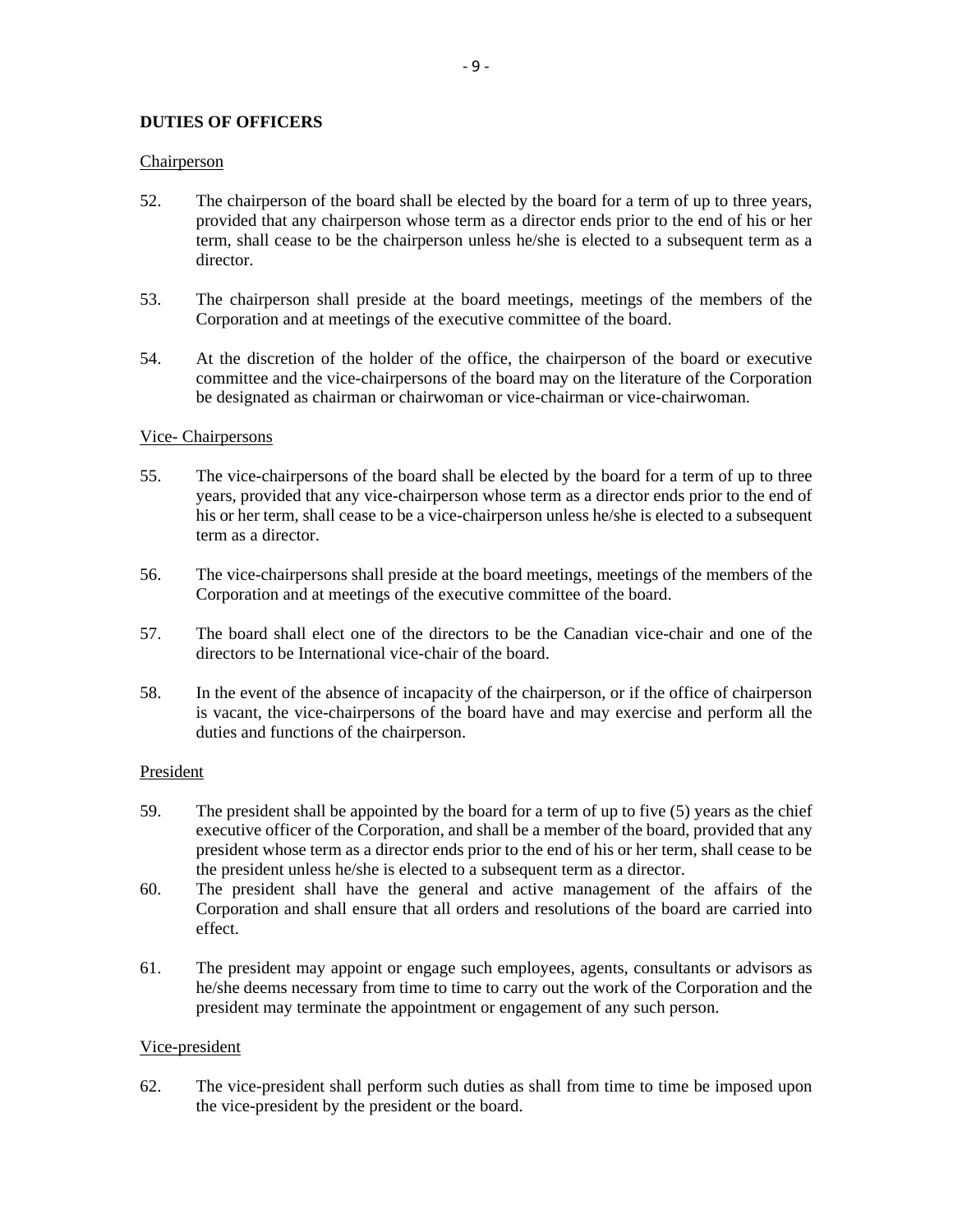### Treasurer

- 63. The treasurer shall have the custody of the funds and securities of the Corporation and shall keep full and accurate records of all assets, liabilities, receipts and disbursements of the Corporation in the books belonging to the Corporation and shall deposit all monies, securities and other valuable effects in the name and to the credit of the Corporation in such chartered bank or trust company, or in the case of securities, in such registered dealer in securities as may be designated by the board from time to time.
- 64. The treasurer shall disburse the funds of the Corporation as may be directed by proper authority, taking proper vouchers for such disbursements, and shall render to the president and directors at the regular meeting of the board, or whenever they may require it, an accounting of all the transactions and a statement of the financial position of the Corporation.
- 65. The treasurer shall perform such other duties as may from time to time be directed by the board or president.
- 66. The treasurer shall be the chief financial officer of the Corporation.

### **Secretary**

- 67. The secretary shall attend all meetings and act as clerk thereof and record all votes and minutes of all proceedings in the books to be kept for that purpose.
- 68. The secretary shall: give or cause to be given notice of all meetings of the members and of the board;in consultation with the board chair and president, arrange for legal counsel to be present to advise the board as necessary; and, shall perform such other duties as may be prescribed by the board or president, under whose supervision the secretary shall be.
- 69. The secretary shall be custodian of the seal of the Corporation, which the secretary shall deliver only when authorized by a resolution of the board to do so and to such person or persons as may be named in the resolution.

#### Other Officers

70. The duties of all other officers of the Corporation shall be such as the terms of their engagement call provides or the president or board requires of them.

## **INDEMNITIES TO DIRECTORS AND OTHERS**

71. Every director or officer of the Corporation or other person who has undertaken or is about to undertake any liability on behalf of the Corporation or any company controlled by it and their heirs, executors and administrators, and estate and effects, respectively, shall from time to time and at all times, be indemnified and saved harmless out of the funds of the Corporation, from and against: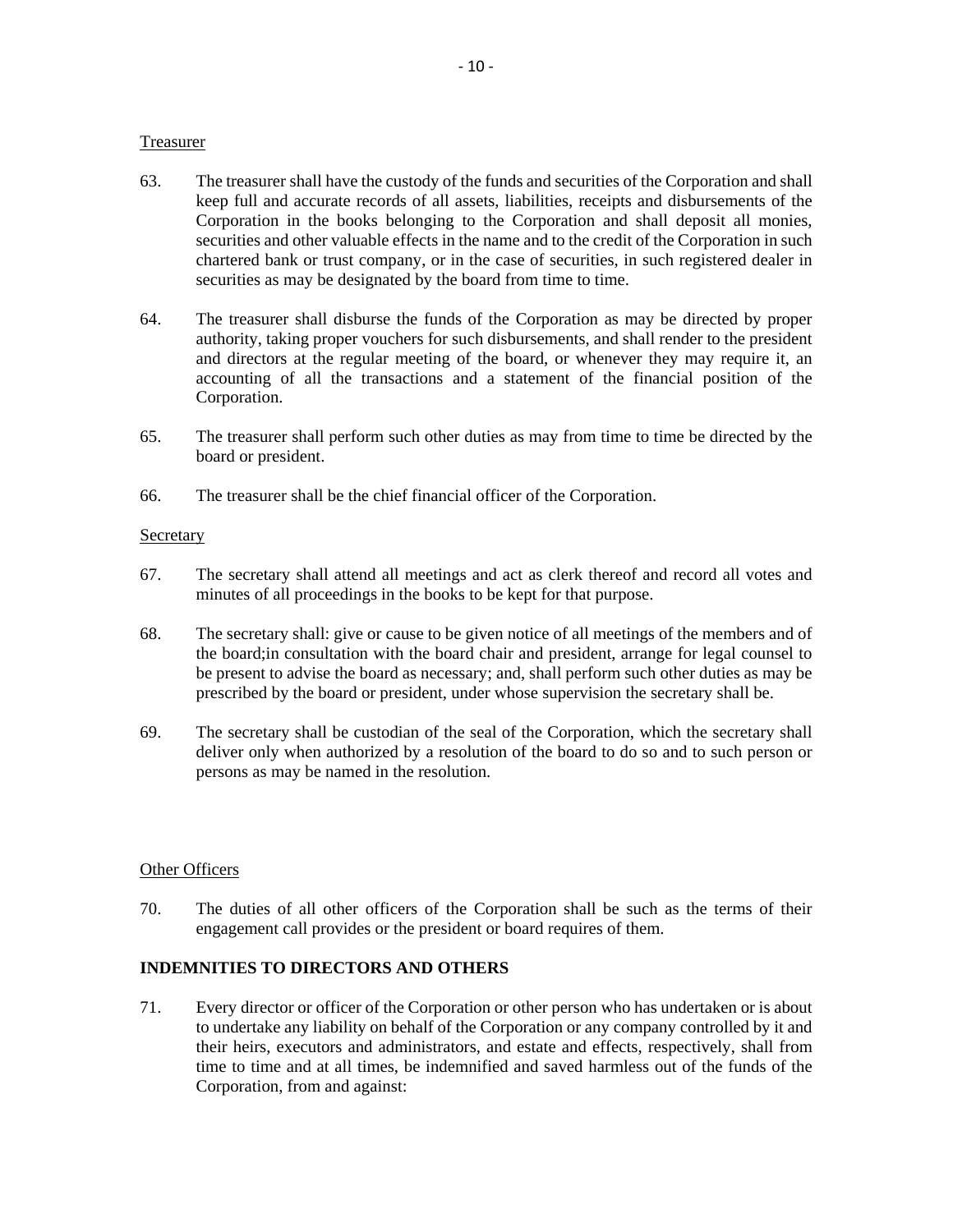- a. all costs, charges, and expenses whatsoever which such director, officer or other person sustains or incurs in or about any action, suit or proceeding which is brought, commenced or prosecuted against the person, or in respect of any act, deed, matter or thing whatsoever, made, done or permitted by the person, in or about the execution of the duties of the person's office or in respect of any such liability; and
- b. all other costs, charges and expenses which the person sustains or incurs in or about or in relation to the affairs thereof, except such costs, charges or expenses as are occasioned by the person's own willful neglect or default.

## **EXECUTION OF DOCUMENTS**

- 72. Deeds, transfers, assignments, contracts, obligations and other instruments in writing requiring execution by the Corporation may be signed by any two (2) of its officers or directors. In addition, the board may from time to time direct the manner in which and the person or persons by whom a particular document or type of document shall be executed. Any person authorized to sign any document may affix the corporate seal (if any) to the document. Any signing officer may certify a copy of any instrument, resolution, by-law or other document of the Corporation to be a true copy thereof. The seal of the Corporation when required may be affixed to contracts, documents and instruments in writing signed as aforesaid or by any officer or officers appointed by resolution of the board.
- 73. The directors may give the Corporation's power of attorney to any registered dealer in securities for the purposes of the transferring and dealing with any stock, bonds, and other securities of the Corporation.

# **FINANCIAL YEAR**

74. Unless otherwise ordered by the board the fiscal year end of the Corporation shall be from April 1 to March 31 in the following year.

## **AMENDMENT OF BY-LAWS**

75. Subject to the articles, the board may, by resolution, make, amend or repeal any by-laws that regulate the activities or affairs of the Corporation. Any such by-law, amendment or repeal shall be effective from the date of the resolution of directors until the next meeting of members where it may be confirmed, rejected or amended by the members by ordinary resolution. If the by-law, amendment or repeal is confirmed or confirmed as amended by the members it remains effective in the form in which it was confirmed. The by-law, amendment or repeal ceases to have effect if it is not submitted to the members at the next meeting of members or if it is rejected by the members at the meeting.

*This section does not apply to a by-law that requires a special resolution of the members according to subsection 197(1) (fundamental change) of the Act because such by-law amendments or repeals are only effective when confirmed by members.* 

## **AUDITORS**

76. The members shall at each annual meeting appoint an auditor to audit the accounts of the Corporation to hold office until the next annual meeting, provided that the directors may fill any casual vacancy in the office of the auditor.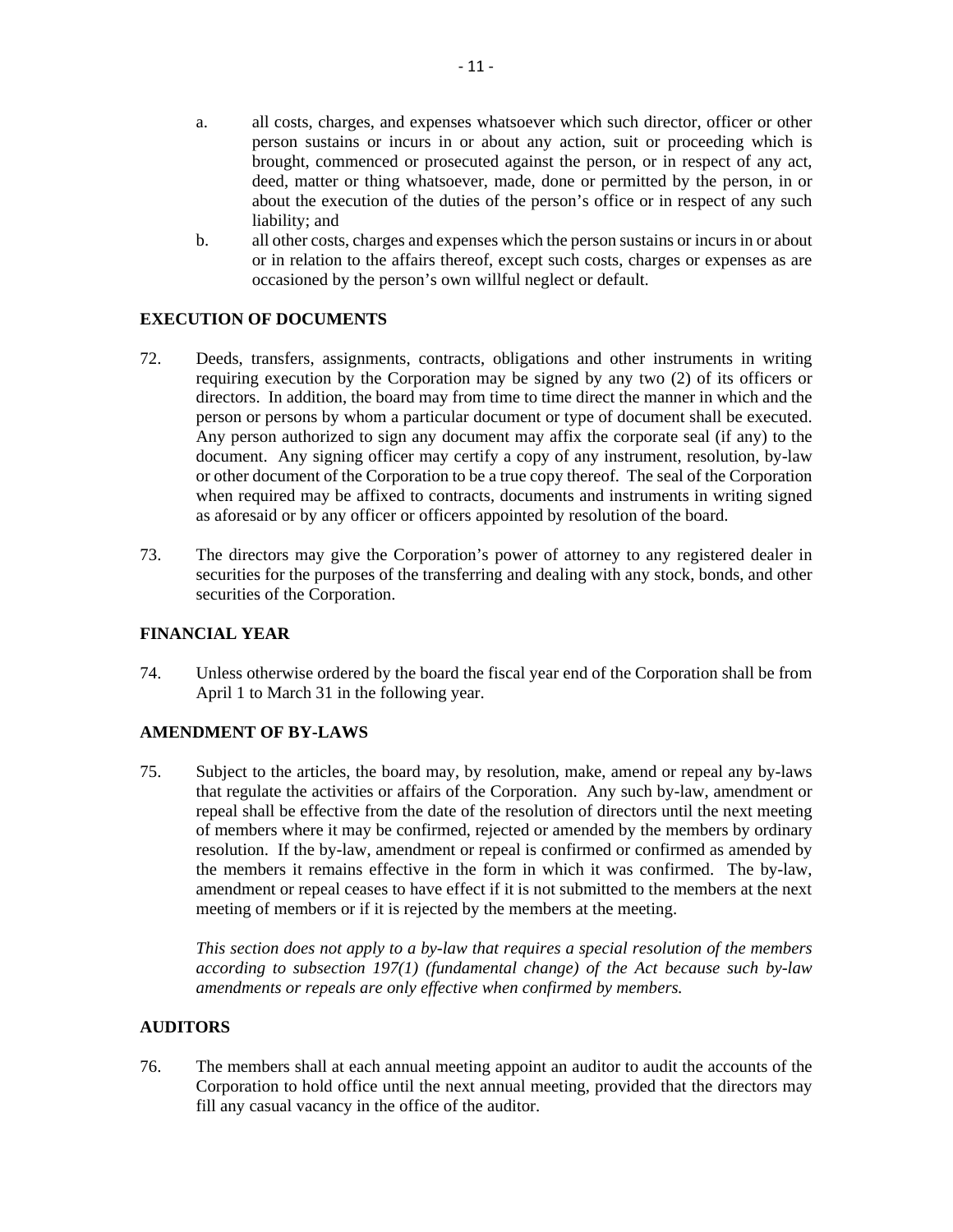77. The auditor shall be independent of the Corporation and may not be a director, officer or employee of the Corporation or of an affiliated Corporation, or associated with any director, officer or employee.

### **BOOKS AND RECORDS**

78. The directors shall see that all necessary books and records of the Corporation required by the by-laws of the Corporation or by any applicable statute or law are regularly and properly kept.

## **RULES AND REGULATIONS**

79. The board may prescribe such rules and regulations not inconsistent with these by-laws relating to the management and operation of the Corporation as they deem expedient, provided that such rules and regulations shall have force and effect only until the next annual meeting of members of the Corporation when the rules and regulations shall be confirmed, and failing such confirmation at such annual meeting of members shall at and from that time cease to have any force and effect.

### **CONFLICT OF INTEREST**

- 80. During the consideration of the proposed appropriation of funds or resources of the Corporation to a proposed beneficiary, by the board or by a committee thereof, any director who is officially or formally connected with the proposed beneficiary shall indicate his or her relationship with the proposed beneficiary, shall refrain from voting on such appropriation, and shall withdraw from the meeting at the time the vote is taken, but such withdrawal shall be deemed not to affect the existence of a quorum.
- 81. No member of the board, other than the president, shall, during the member's term of office as a director of the Corporation, enter into a contract with the Corporation, whether as an employee, independent contractor or otherwise.
- 82. Each director and officer of the Corporation shall, within thirty (30) days of the director or officer's election or appointment file with the chairperson a written declaration in a form prescribed by resolution of the board, which declaration shall set out any interests, commercial or business dealings which could create a conflict of interest between the director or officer and the Corporation.

### **INTERPRETATION**

83. In the interpretation of this by-law, words in the singular include the plural and vice-versa, words in one gender include all genders, and "person" includes an individual, body corporate, partnership, trust and unincorporated organization.

Other than as specified above, words and expressions defined in the Act have the same meanings when used in these by-laws.

## **NOTICE**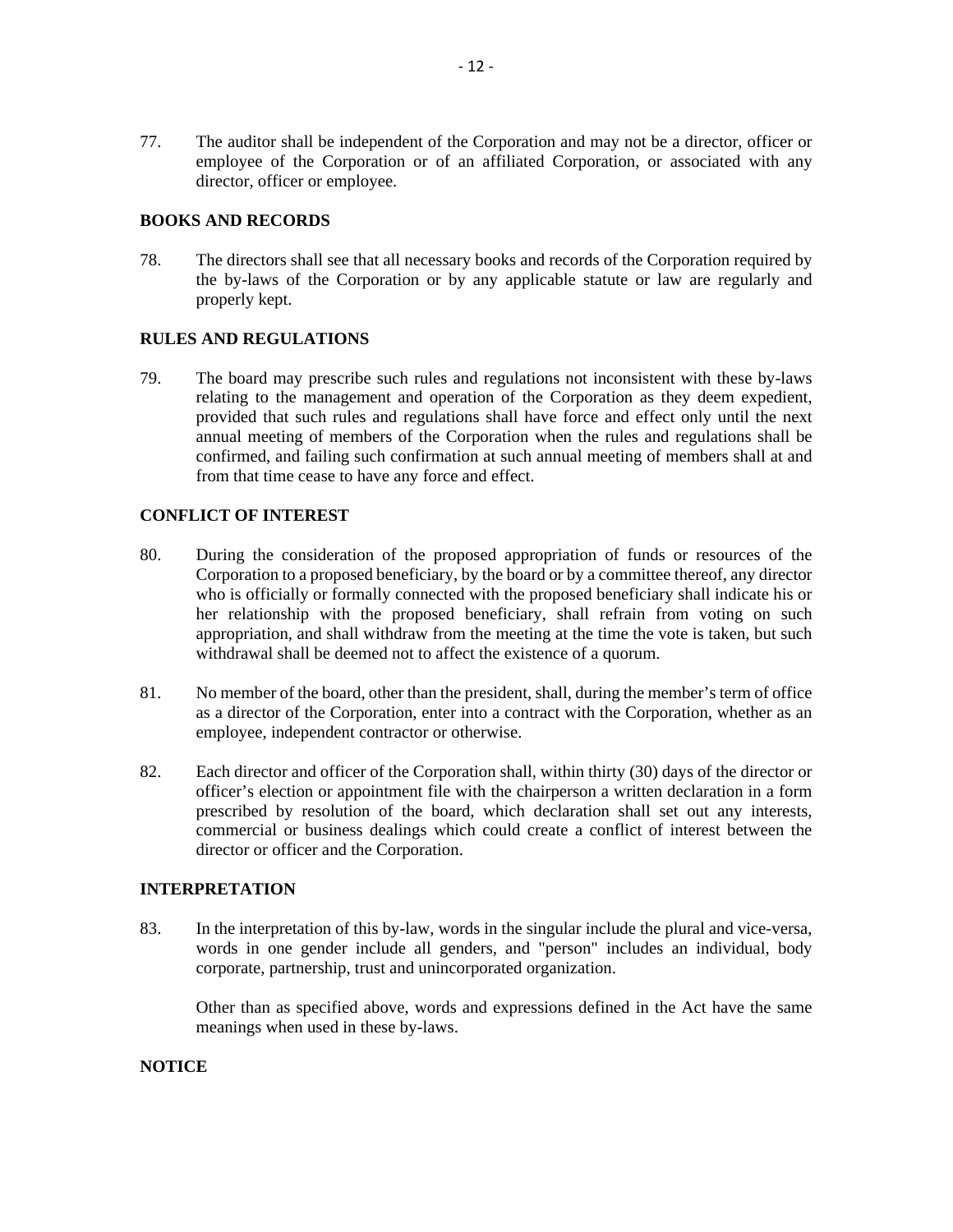- 84. Any notice (which term includes any communication or document) to be given (which term includes sent, delivered or served) pursuant to the Act, the articles, the by-laws or otherwise to a member, director, officer or member of a committee of the board or to the public accountant shall be sufficiently given:
	- a. if delivered personally to the person to whom it is to be given or if delivered to such person's address as shown in the records of the Corporation or in the case of notice to a director to the latest address as shown in the last notice that was sent by the Corporation in accordance with section 128 (Notice of directors) or 134 (Notice of change of directors) of the Act and received by the Director;
	- b. if mailed to such person at such person's recorded address by prepaid ordinary or air mail;
	- c. if sent to such person by telephonic, electronic or other communication facility at such person's recorded address for that purpose; or
	- d. if provided in the form of an electronic document in accordance with Part 17 of the Act.

A notice so delivered shall be deemed to have been given when it is delivered personally or to the recorded address as aforesaid; a notice so mailed shall be deemed to have been given when deposited in a post office or public letter box; and a notice so sent by any means of transmitted or recorded communication shall be deemed to have been given when dispatched or delivered to the appropriate communication company or agency or its representative for dispatch. The secretary may change or cause to be changed the recorded address of any member, director, officer, public accountant or member of a committee of the board in accordance with any information believed by the secretary to be reliable. The declaration by the secretary that notice has been given pursuant to this by-law shall be sufficient and conclusive evidence of the giving of such notice. The signature of any director or officer of the Corporation to any notice or other document to be given by the Corporation may be written, stamped, type-written or printed or partly written, stamped, type-written or printed.

## **OMISSIONS AND ERRORS**

85. The accidental omission to give any notice to any member, director, officer, member of a committee of the board or public accountant, or the non-receipt of any notice by any such person where the corporation has provided notice in accordance with the by-laws or any error in any notice not affecting its substance shall not invalidate any action taken at any meeting to which the notice pertained or otherwise founded on such notice.

## **INVALIDITY**

86. The invalidity or unenforceability of any provision of this by-law shall not affect the validity or enforceability of the remaining provisions of this by-law.

## **MEDIATION AND ARBITRATION**

87. Disputes or controversies among members, directors, officers, committee members, or volunteers of the Corporation are as much as possible to be resolved in accordance with mediation and/or arbitration as provided in the section on dispute resolution mechanism of this by-law.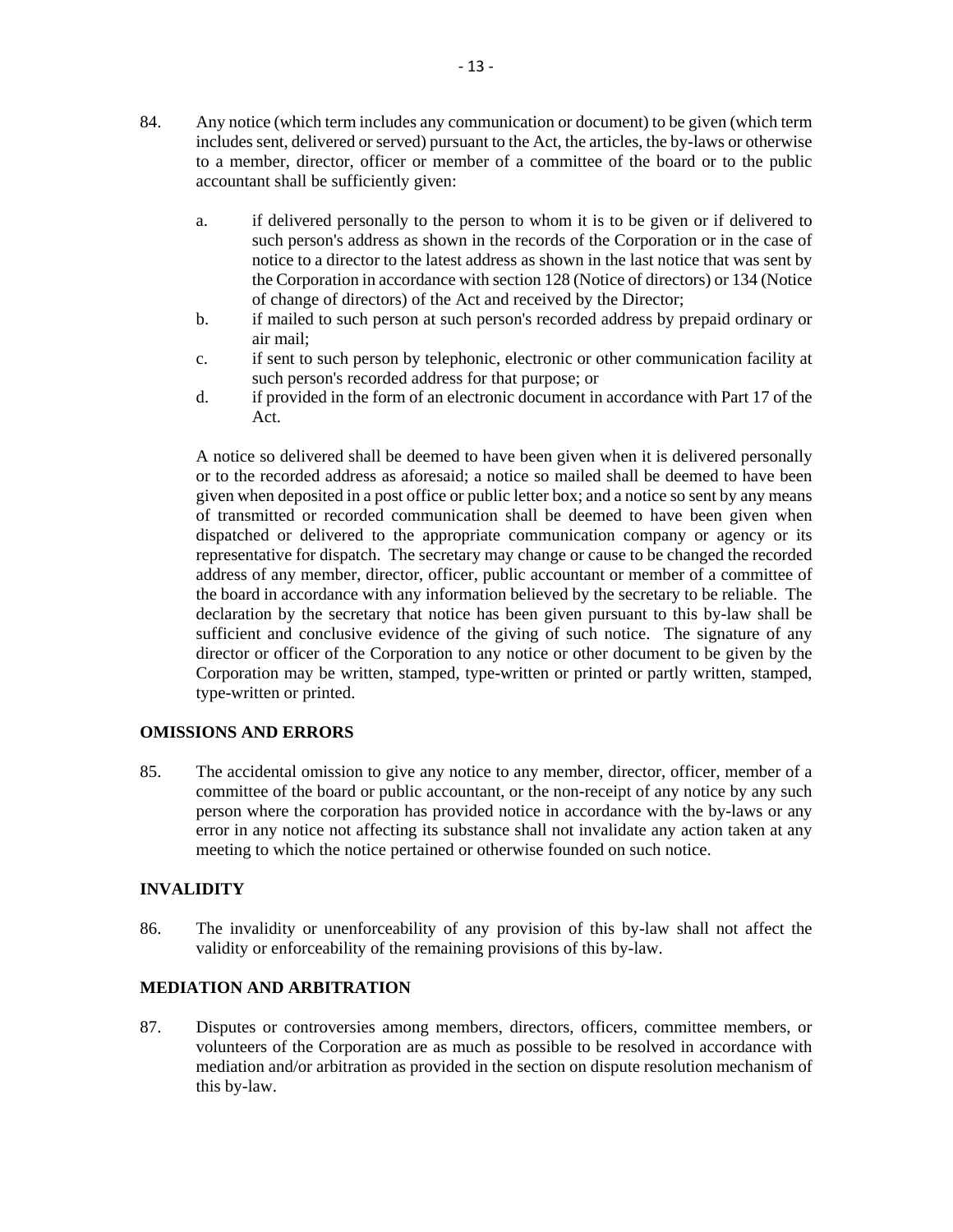#### **DISPUTE RESOLUTION MECHANISM**

- 88. In the event that a dispute or controversy among members, directors, officers, committee members or volunteers of the Corporation arising out of or related to the articles or bylaws, or out of any aspect of the operations of the Corporation is not resolved in private meetings between the parties, then without prejudice to or in any other way derogating from the rights of the members, directors, officers, committee members, employees or volunteers of the Corporation as set out in the articles, by-laws or the Act, and as an alternative to such person instituting a law suit or legal action, such dispute or controversy shall be settled by a process of dispute resolution as follows:
	- a. the dispute or controversy shall first be submitted to a panel of mediators whereby the one party appoints one mediator, the other party (or if applicable the board of the Corporation) appoints one mediator, and the two mediators so appointed jointly appoint a third mediator. The three mediators will then meet with the parties in question in an attempt to mediate a resolution between the parties;
	- b. the number of mediators may be reduced from three to one or two upon agreement of the parties; and
	- c. if the parties are not successful in resolving the dispute through mediation, then the parties agree that the dispute shall be settled by arbitration before a single arbitrator, who shall not be any one of the mediators referred to above, in accordance with the provincial or territorial legislation governing domestic arbitrations in force in the province or territory where the registered office of the Corporation is situated or as otherwise agreed upon by the parties to the dispute. The parties agree that all proceedings relating to arbitration shall be kept confidential and there shall be no disclosure of any kind. The decision of the arbitrator shall be final and binding and shall not be subject to appeal on a question of fact, law or mixed fact and law.

All costs of the mediators appointed in accordance with this section shall be borne equally by the parties to the dispute or the controversy. All costs of the arbitrators appointed in accordance with this section shall be borne by such parties as may be determined by the arbitrators.

#### **REMUNERATION**

89. Subject to the articles, the remuneration of all officers, directors, executive committee members, members of committees and panels appointed pursuant to section 48, and the auditors of the Corporation shall be fixed by the board by resolution. Directors may be reimbursed for their expenses for attending meetings of the board and for conducting business of the board, provided such expenses are reasonable and the director(s) provide receipts evidencing the expenses.

## **EFFECTIVE DATE**

90. Subject to matters requiring a special resolution of the members, this by-law shall be effective when made by the board.